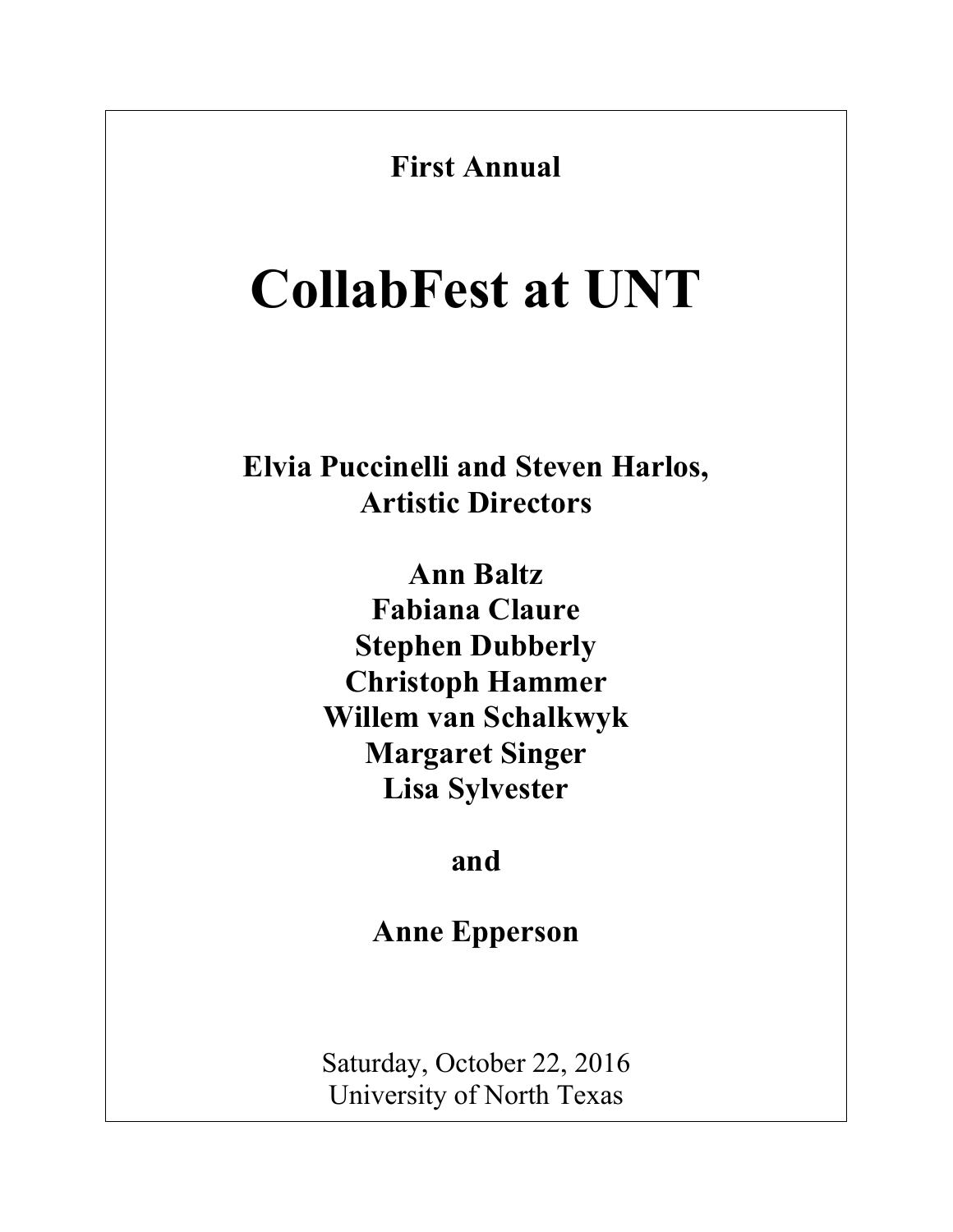October 2016

Welcome to CollabFest at UNT!

We are so glad and honored that you are here to celebrate the collaborative arts with us today.

At the heart of the matter, the collaborative arts are about teamwork, community building, generous sharing of self, better understanding our shared humanity, and the sheer joy of making music intimately with another musician.

We collaborative pianists and vocal coaches work with other musicians, but rarely have the opportunity to gather with other collaborative pianists. The mission of this event is to provide a gathering place and a forum for discussion and exploration for collaborative pianists, as well as opportunities for networking and socialization. We have developed today's event for just these purposes, and we've provided space on every session page in the program for your notes, ideas, and flashes of inspiration.

There are few influences in a life that are more important, more foundational, or more lasting than that of a mentor. We hear our mentors' voices in our current work, we sense their words in our thought process, and we consider their opinions as we make our decisions. We strive to emulate their strengths and accomplishments, while discovering and forging our own. We bring what we have to the studio and trust the mentor to help us transform our raw materials into something more polished, more mature, better disciplined, and importantly, more fully human.

With this First Annual event, we honor in a particular way our mentors. My network of mentors and inspirations includes Alan Smith, Gwendolyn Koldofsky, Margo Garrett, Kenneth Griffiths, Laraine Stivers, Ann Baltz, Milton Stern, and my parents, Primo and Marlene. Who is on your list? Please take a moment today to think about the influence of mentors in your life, and please stop by the registration desk to share your list.

Thank you so much for being here. We hope that you will find today inspiring, informative, and enriching.

Collaboratively yours,

Elvia Puccinelli, Artistic Director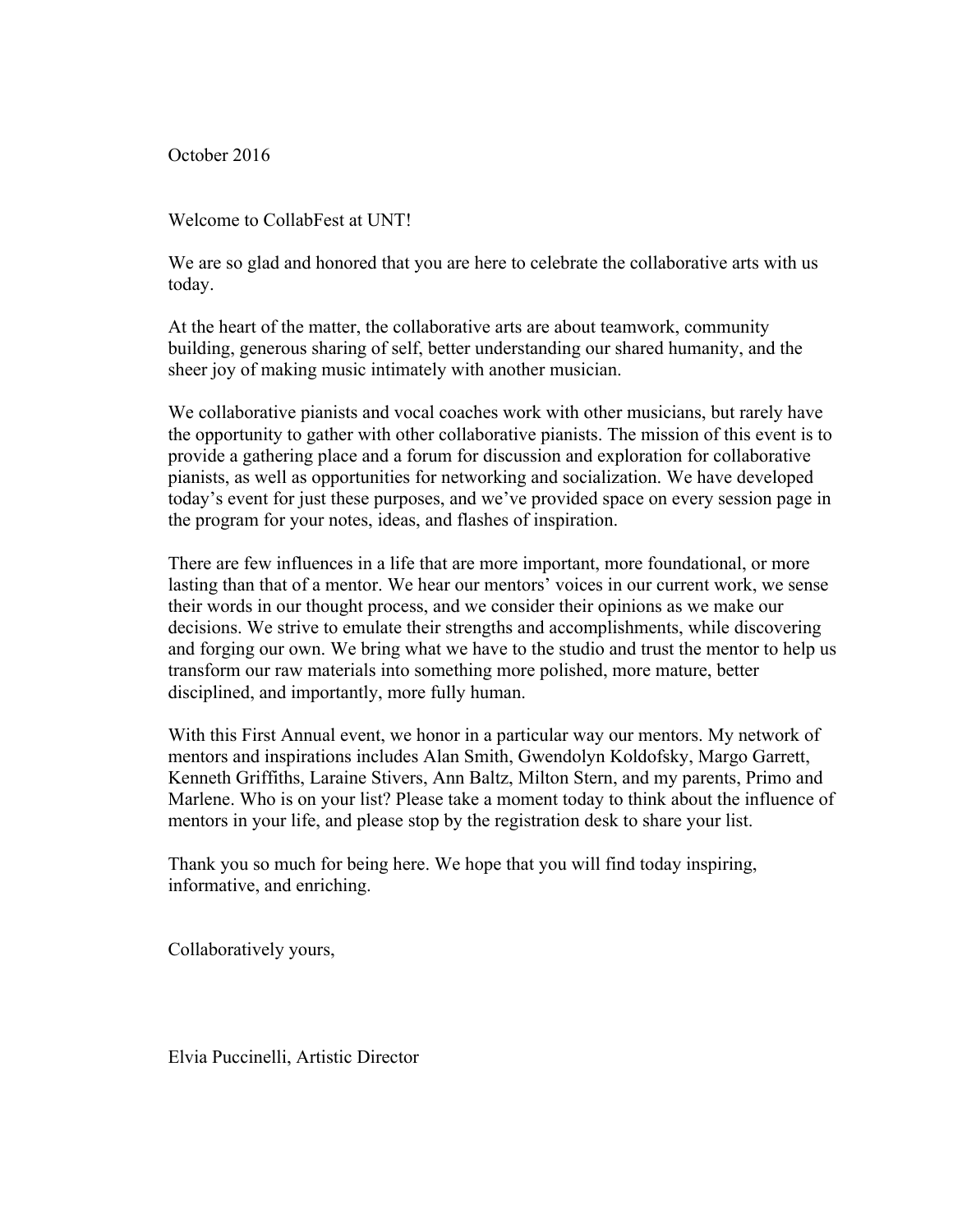# **CollabFest at UNT**

*All sessions in Recital Hall unless otherwise noted.*

### 9 **registration (Voertman Hall lobby)**

9:30 **Keynote address**

Anne Epperson

10 **Professional materials, networking and marketing skills for the freelance collaborative pianist**

> Fabiana Claure with Ann Baltz and Anne Epperson

#### 11-1 **Instrumental Duo Masterclass**

Anne Epperson coaches Rachmaninoff Cello Sonata and Clarke Viola Sonata

#### 1 **lunch and poster presentations** (Orchestra Hall, room 232)

A Guide to Franz Liszt's Piano Transcriptions of Franz Schubert's Songs Ah Young Kim *This presentation introduces pianists to study practices employed by singers while focusing on breathing, ornamentation, style, and text comprehension, with the goal of interpreting the vocal aspects of Liszt's Schubert song transcriptions.*

The Story of Collaborative Piano

Chenshayang Huang

Ruusamari Teppo

*The development of collaborative piano into an area for major study and professional endeavor from the 19th century to the present day.* 

### **2 Between the lines… Collaborating as poets, composers and performers**

Lisa Sylvester discusses working with composers and poets on creating new art songs. Performances will feature songs written as part of a class she has taught for a number of years at USC's Thornton School of Music.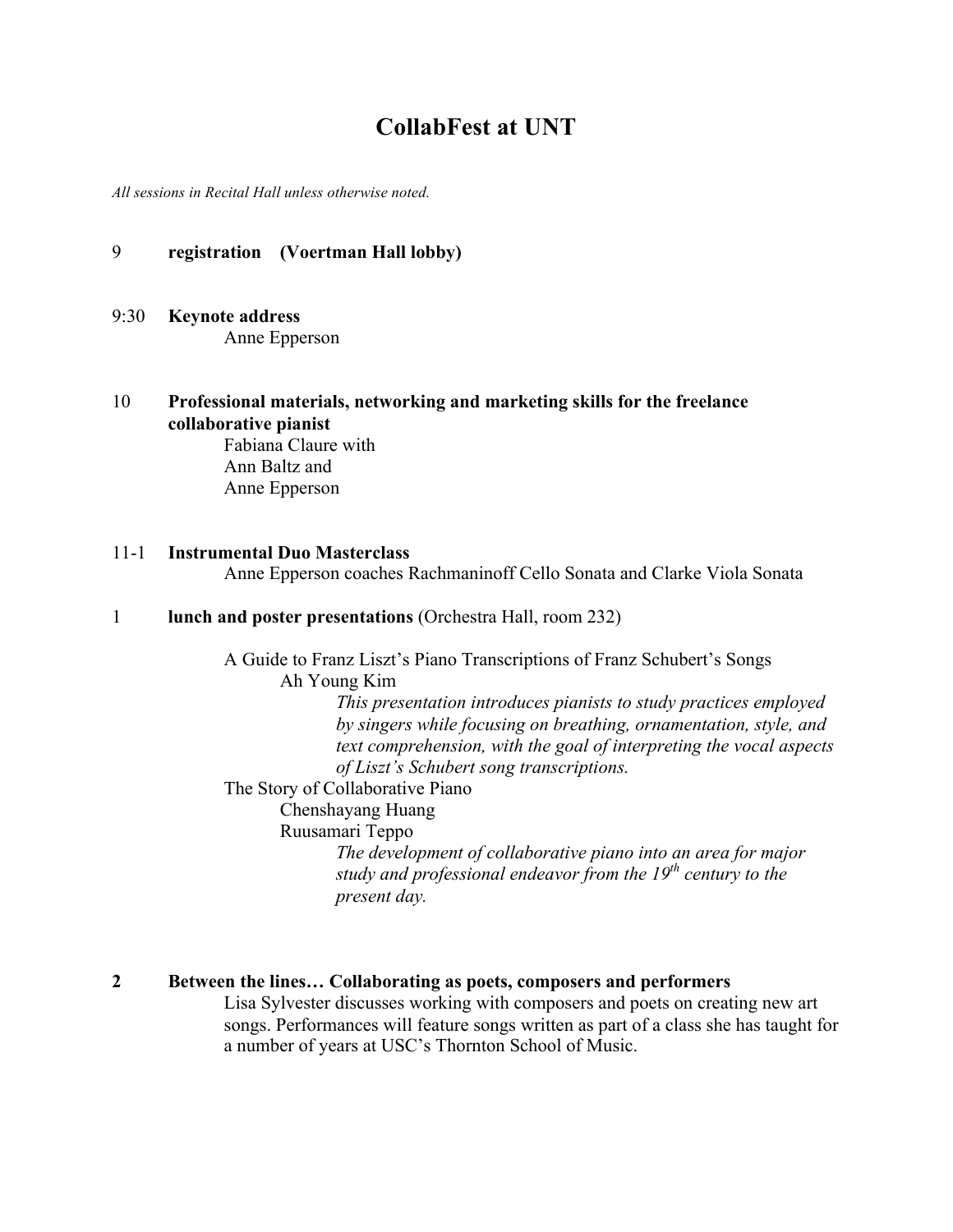with Samantha Kantak, soprano, Amanda O'Toole, mezzo-soprano, Mason Jarboe, baritone, and Heeyoung Choi, piano

### 3 **Interpreting Mozart on the Fortepiano**

Christoph Hammer will explore Mozart's articulation on the fortepiano and baroque violin and applying that to modern piano and violin.

with Usman Waseem Peguero, violin

#### **4 Expectations for the repetiteur in a young artist and professional setting**

Elvia Puccinelli moderates a panel discussion with Ann Baltz Margaret Singer Stephen Dubberly Willem van Schalkwyk

**5 Faculty Recital** (Voertman Hall)

Stephen Dubberly Carol Harlos Steven Harlos Jenny Ivánovna Mason Jarboe Brittany Jones Kelsey Korman Elvia Puccinelli Carlos Sáenz Willem van Schalkwyk Jeffrey Snider Carol Wilson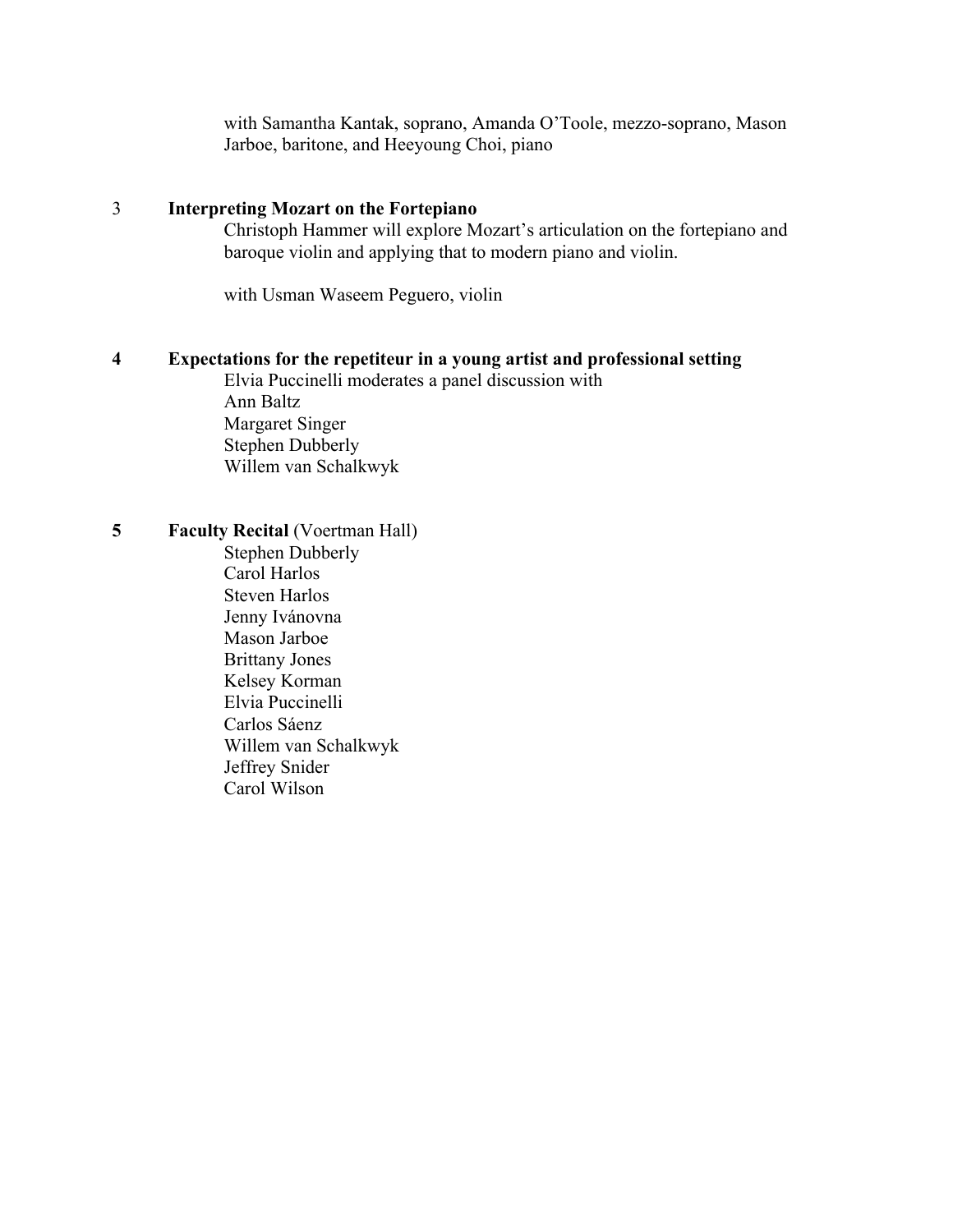### **Professional materials, networking and marketing skills for the freelance collaborative pianist**

Fabiana Claure with Ann Baltz and Anne Epperson

- •Creating professional materials: biographies, CV's, cover letters
- Increasing confidence and self-esteem
- •Developing a brand
- •Building your online presence: websites, social media
- •Positioning yourself in the marketplace as a collaborative pianist
- •Creating relationships to build your network: playing for productions, working with new composers, reaching out to mentors, collaborating with colleagues
- •Fine tuning your "product," developing a deep understanding of the repertoire, orchestral reductions, familiarity with orchestral and conductor parts
- •Gaining awareness with the current professional trends in the collaborative piano field
- •Entrepreneurial music ventures for collaborative pianists: creating and organizing music festivals, building University collaborative programs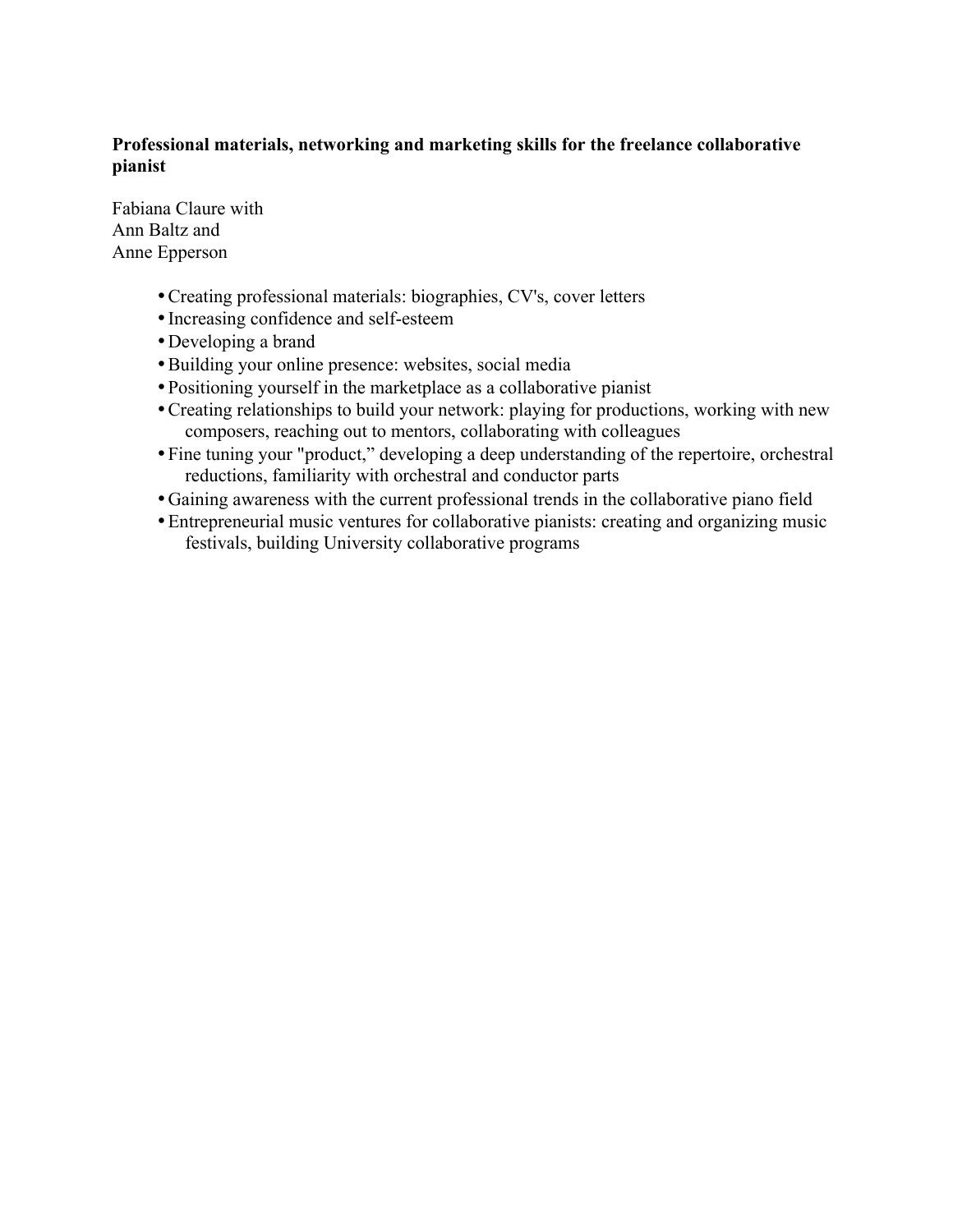### **Instrumental Duo Masterclass**

Anne Epperson

Sonata for Cello and Piano op 19 (1901) Sergei Rachmaninoff (1873- 1943)

I. Lento – Allegro moderato

Lejing Zhou, cello Heeyoung Choi, piano

Sonata for Viola and Piano (1919) Rebecca Clarke (1886-1979)

III. Adagio

Kathleen Crabtree, viola Esme Wong, piano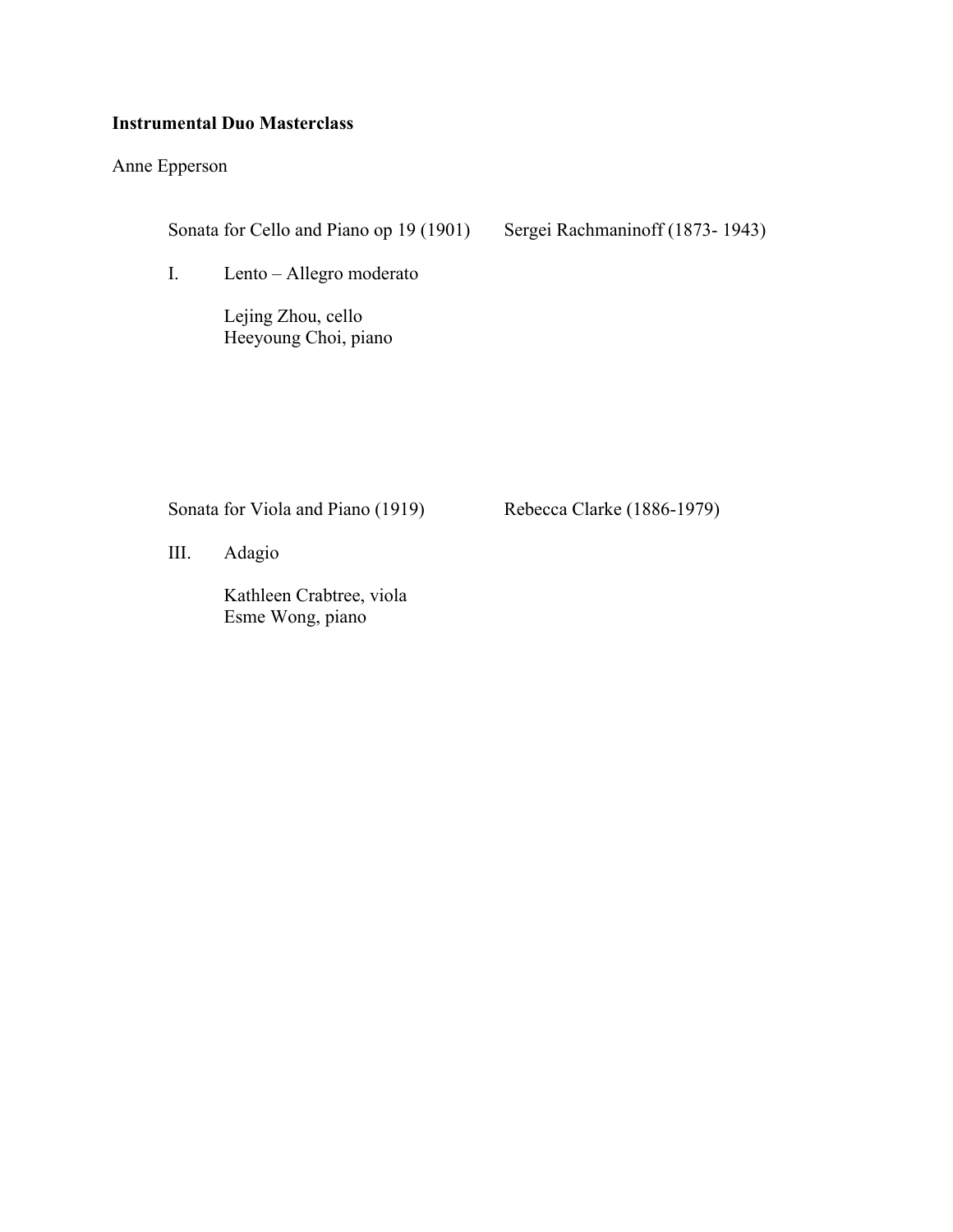### **Between the lines… Collaborating as poets, composers and performers**

Lisa Sylvester

with Samantha Kantak, soprano, Amanda O'Toole, mezzo soprano, Mason Jarboe, baritone, and Heeyoung Choi, piano

In this session I would like to share my experience as a professor in a team-taught class offered at USC for graduate poets, composers, singers and collaborative pianists. In an environment where artists of different disciplines gather weekly to share their work, discuss how each of them responds to the work presented and in a workshop setting, witness the process of "giving birth" to a newly created piece, artists grow and connect to each other in ways often unexpected and revelatory. I am honored to bring to CollabFest some of the "fruits" of this collaboration.

Begin (2016) Music by Juhi Bansal Text by Neil Aitken Amanda O'Toole, mezzo-soprano and Heeyoung Choi, piano

Letter to the Unknown Wife (2012) Music by Jeffrey Parola Text by Neil Aitken Mason Jarboe, baritone and Heeyoung Choi, piano

Ceceilia Speaks (2014) Music by Thomas Kotcheff Text by Douglas Manuel Samantha Kantak, soprano and Heeyoung Choi, piano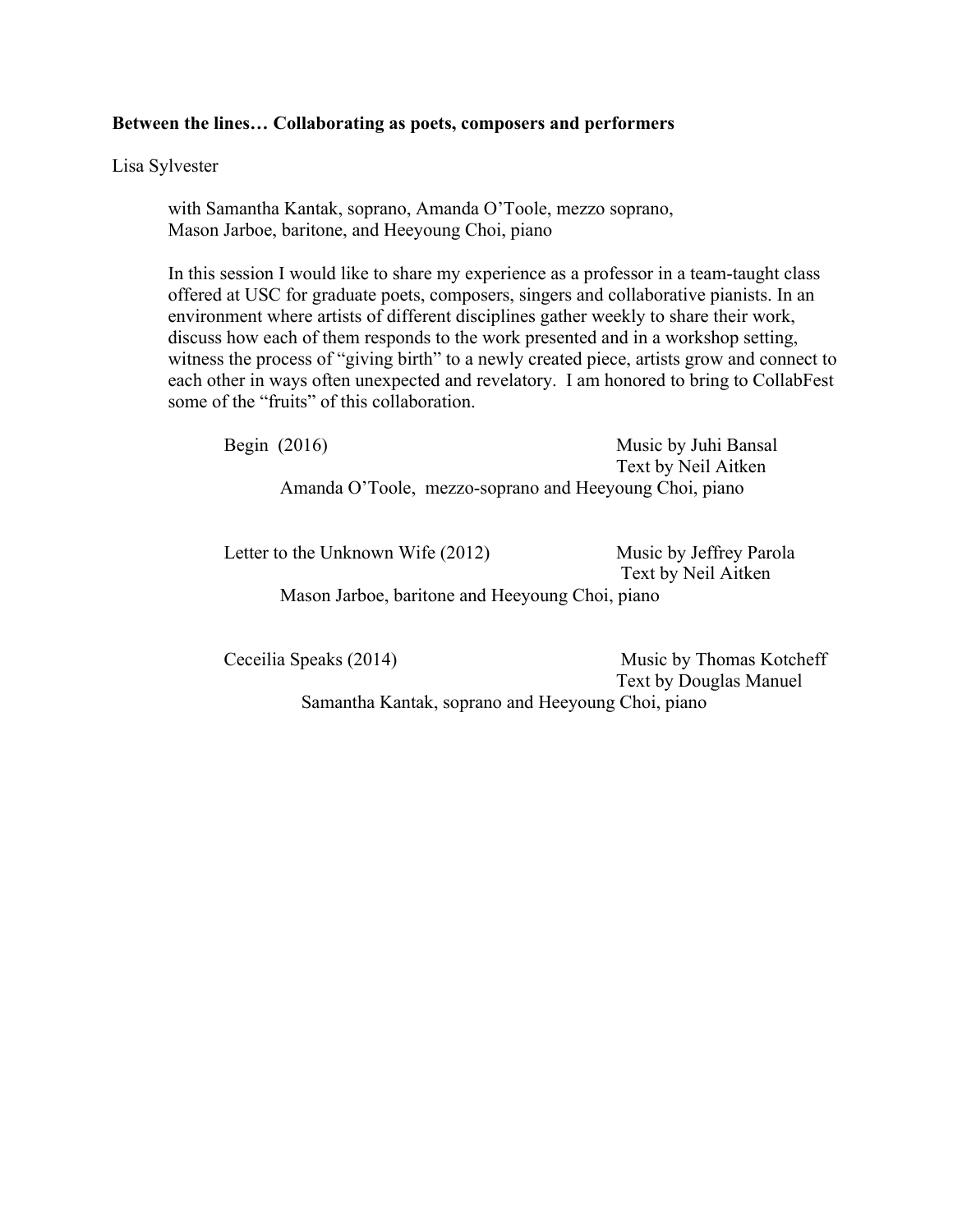### **Interpreting Mozart on the Fortepiano**

Christoph Hammer

with Usman Waseem Peguero, violin

- important general aspects of approaching a classical piece with the knowledge of the characteristics of period instruments;
- the important role which informed historical performance practice may play in interpretation on modern instruments;
- advocating for a broader basis of knowledge and practical experience for current students of piano and future performers.

Excerpts from Mozart´s Violin Sonata in e minor K 304 (1778) will be performed.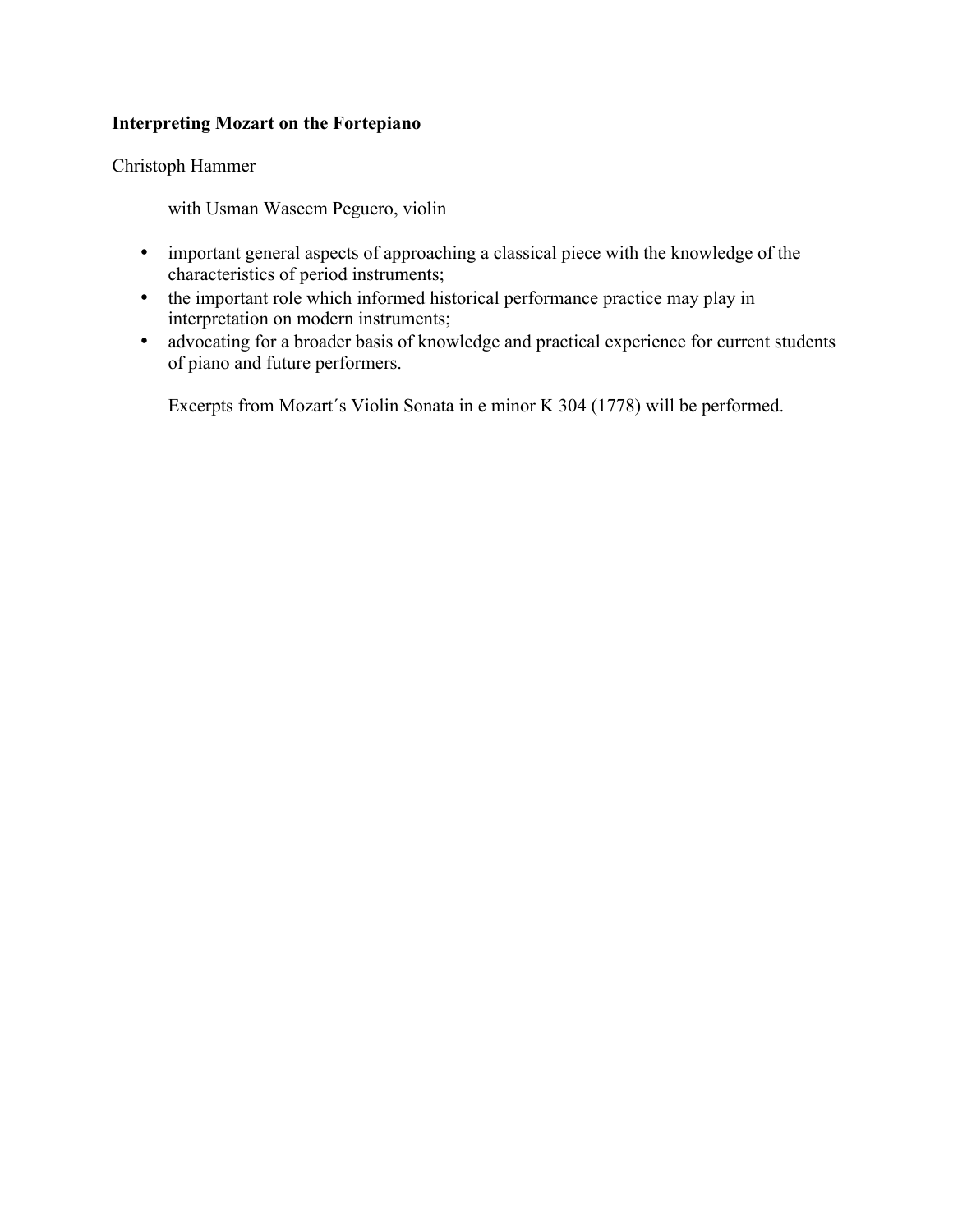## **Expectations for the repetiteur in a young artist and professional setting**

Elvia Puccinelli, moderates a panel discussion with Ann Baltz Margaret Singer Stephen Dubberly Willem van Schalkwyk

- Roles of the repetiteur in the opera house; "life" in the theater
- Requisite skills (languages, technical sureness and health, good reading and quick learning abilities, etc.)
- Working with singers; private coaching
- Working with a conductor; assistant and backstage conducting and the transition to professional conductor
- Auditioning in Europe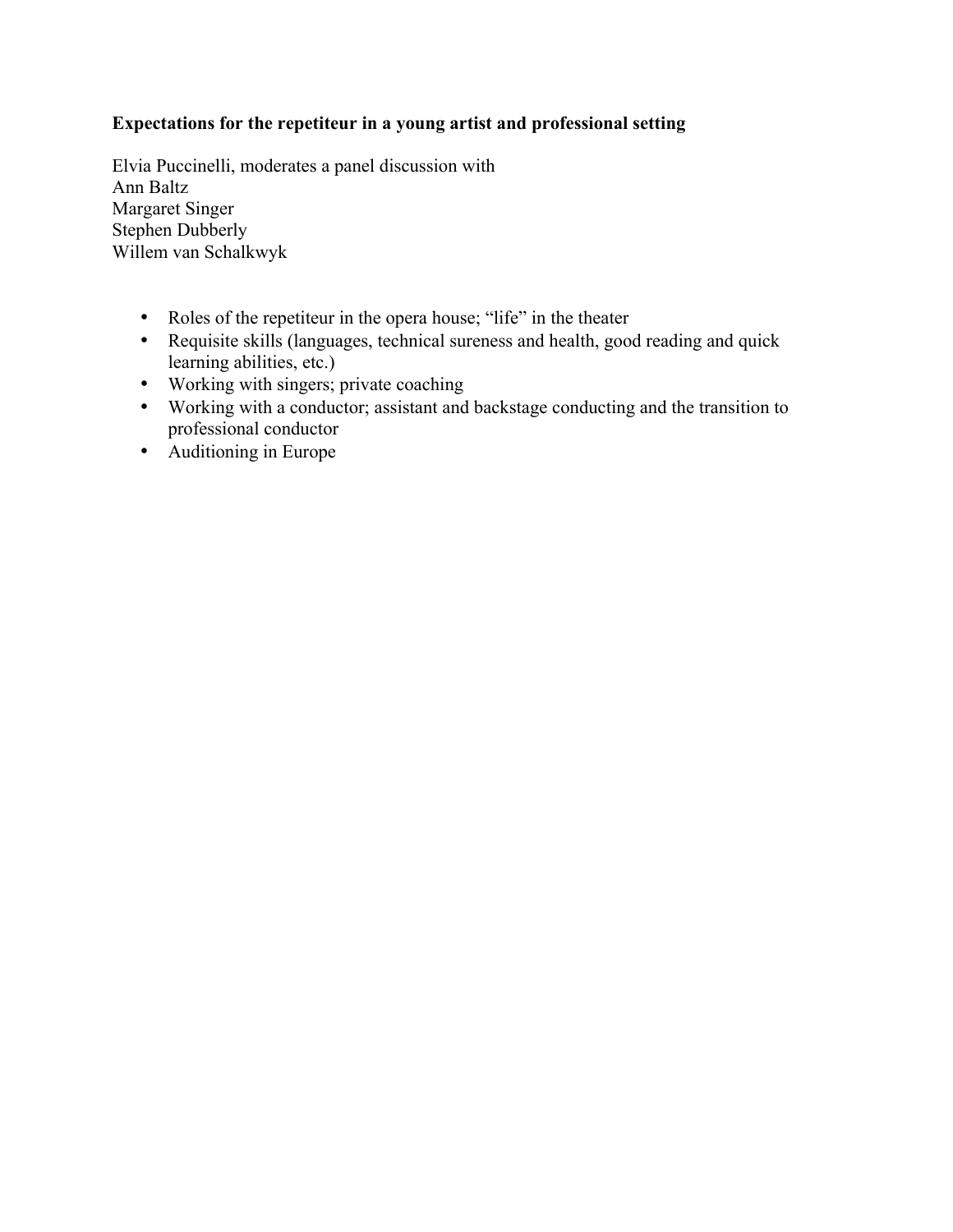### **Faculty Recital (Voertman Hall)**

*With this recital, we honor our mentors, our guides and our inspirations. We honor in a special way UNT faculty emeritus Harold Heiberg (1921-2013) whose dedication to the collaborative life continues to touch and inspire those of us lucky enough to have known him.*

Cello sonata No. 4, Op. 102 No. 1 in C major (1815) Ludwig van Beethoven (1770-1827)

- I. Andante Allegro vivace
- II. Adagio Allegro vivace

Carol Harlos, cello and Steven Harlos, Imperial Bösendorfer piano

| From Vier Gesänge aus Wilhelm Meister, D. 877        | Franz Schubert (1797-1828)  |
|------------------------------------------------------|-----------------------------|
| 3. So laßt mich scheinen (1826)                      |                             |
| From Lieder und Gesänge aus Wilhelm Meister, Op. 98a | Robert Schumann (1810-1856) |
| 5. Heiß mich nicht reden (1849)                      |                             |
| From Goethe-Lieder                                   | Hugo Wolf (1860-1903)       |
| 9. Kennst du das Land (1888)                         |                             |

Carol Wilson, soprano and Willem van Schalkwyk, Imperial Bösendorfer piano

Final Scene from *Madama Butterfly* (1904) Giacomo Puccini (1858-1924)

Brittany Jones, Cio-Cio-San Jenny Ivánovna, Suzuki Kelsey Korman, Kate Pinkerton Carlos Sáenz, Lieutenant Pinkerton Mason Jarboe, Sharpless Stephen Dubberly, American Steinway piano

A Lesson in Music (1994) Alan L. Smith (b. 1955)

Carol Wilson, soprano and Elvia Puccinelli, American Steinway piano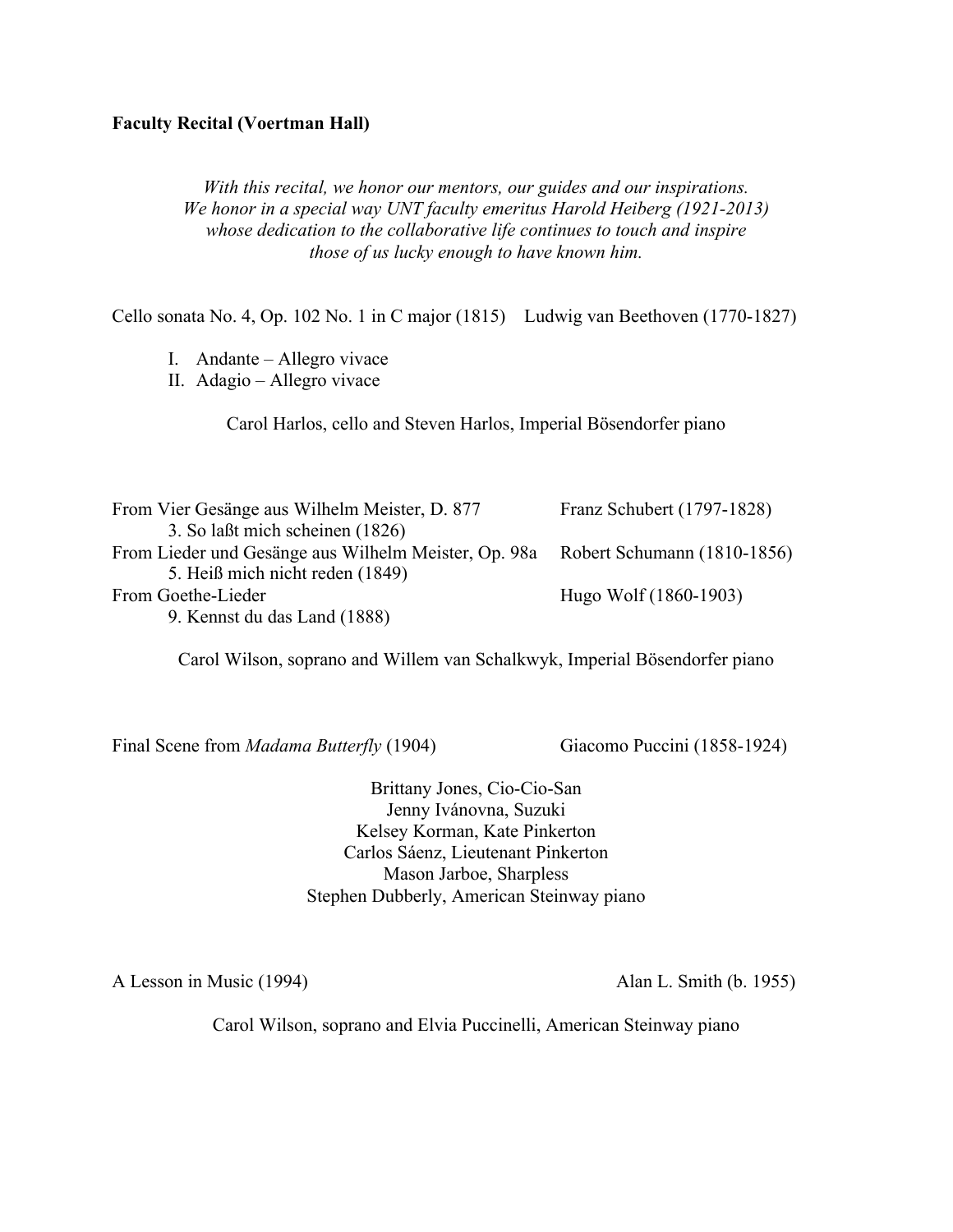1. Im wunderschönen Monat Mai

- 2. Aus meinen Tränen sprießen
- 3. Die Rose, die Lilie, die Taube
- 4. Wenn ich in deine Augen seh'
- 5. Ich will meine Seele tauchen
- 6. Im Rhein, im heiligen Strome

7. Ich grolle nicht

8. Und wüßten's die Blumen

- 9. Das ist ein Flöten und Geigen
- 10. Hör' ich das Liedchen klingen
- 11. Ein Jüngling liebt ein Mädchen
- 12. Am leuchtenden Sommermorgen
- 13. Ich hab' im Traum geweinet
- 14. Allnächtlich im Traume
- 15. Aus alten Märchen
- 16. Die alten, bösen Lieder

Jeffrey Snider, baritone and Elvia Puccinelli, Bechstein piano

from *Ungarische Tänze Heft 1* (1869) Johannes Brahms (1833-1897 #1 in G minor (Allegro molto) #2 in D minor (Allegro non assai) Heinrich Hofmann (1842-1904) Neue Ungarische Tänze Heft 2 (1873) #3 in F minor (Agadio - Allegro – Vivace) #4 in Eb major (Animato – Presto)

> Christoph Hammer and Steven Harlos, piano four hands Streicher pianoforte (c. 1860)

*For performer bios, please visit http://collaborativepiano.music.unt.edu/collabfest/faculty.* 

Dichterliebe, Op. 48 (1840) Robert Schumann (1810-1856)